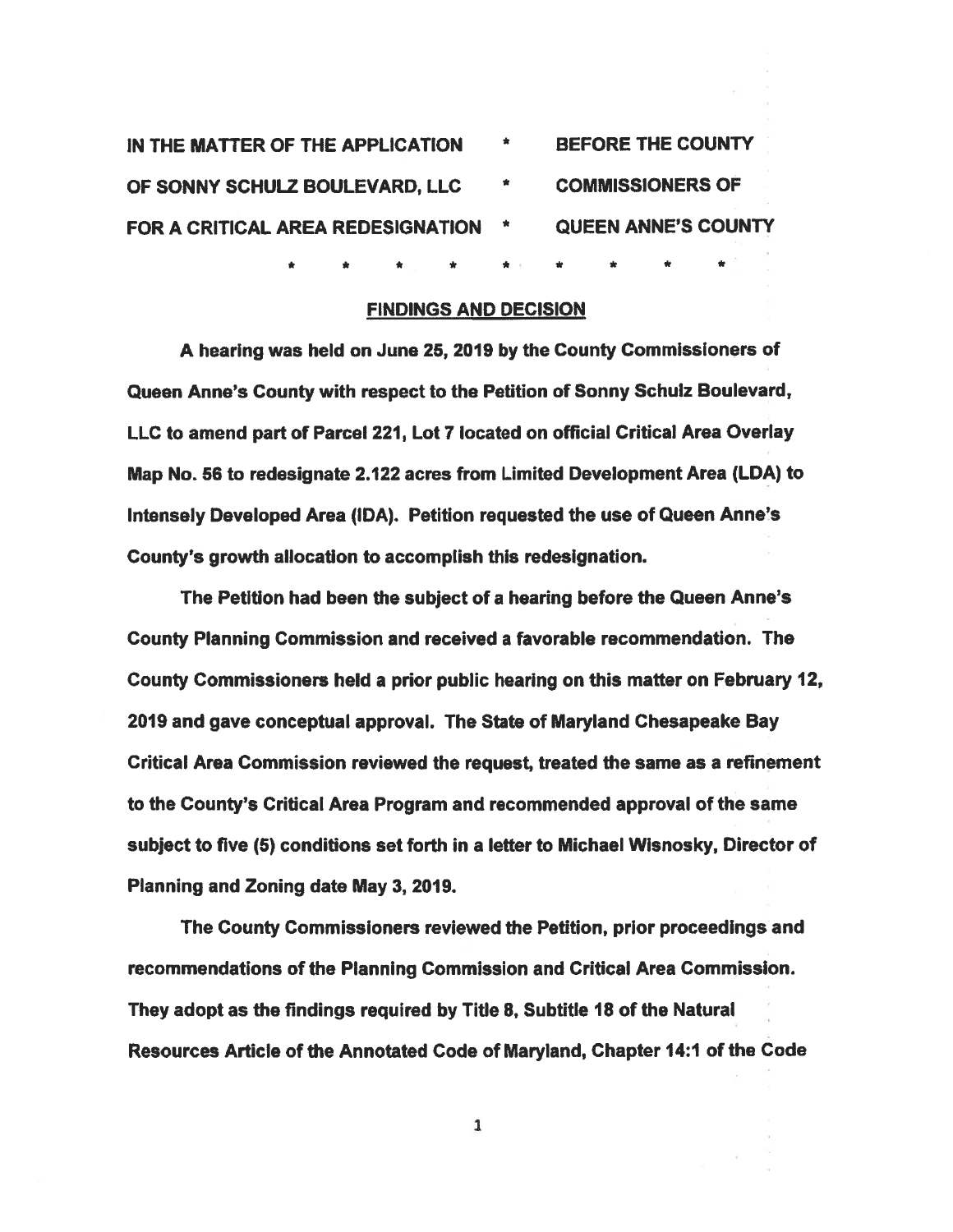of Public Local Laws of Queen Anne's County and C.O.M.A.R. 27.01.02, the "Growth Allocation Standards" submitted by Petitioner and attached hereto and incorporated herein as "Exhibit A".

The reques<sup>t</sup> for redesignation of 2.122 acres of land, <sup>a</sup> portion of Lot? of the Matapeake Professional Park through use of growth allocation be and is hereby APPROVED subject to the conditions imposed by the Chesapeake Bay Critical Area Commission and the recapture provisions of Section 14:1-77H(2) of the Code of Public Local Laws of Queen Anne's County.

WITNESS the hands and seals of the County Commissioners of Queen Anne's County this  $\frac{9}{2}$  day of  $\frac{1}{14}$   $\frac{1}{4}$  2019.

ATTEST: THE COUNTY COMMISSIONERS

OF QUEEN ANNE'S COUNTY

ic Nouch

Stepher Margie Houck **Grade Communist Communist Communist Communist Communist Communist Communist Communist Communist Communist Communist Communist Communist Communist Communist Communist Communist Communist Communist Communist Co** 

 $\mathbf{v}$ 

James J. Moran

Philip L. Dumenil

**Christopher M. Corchiarino**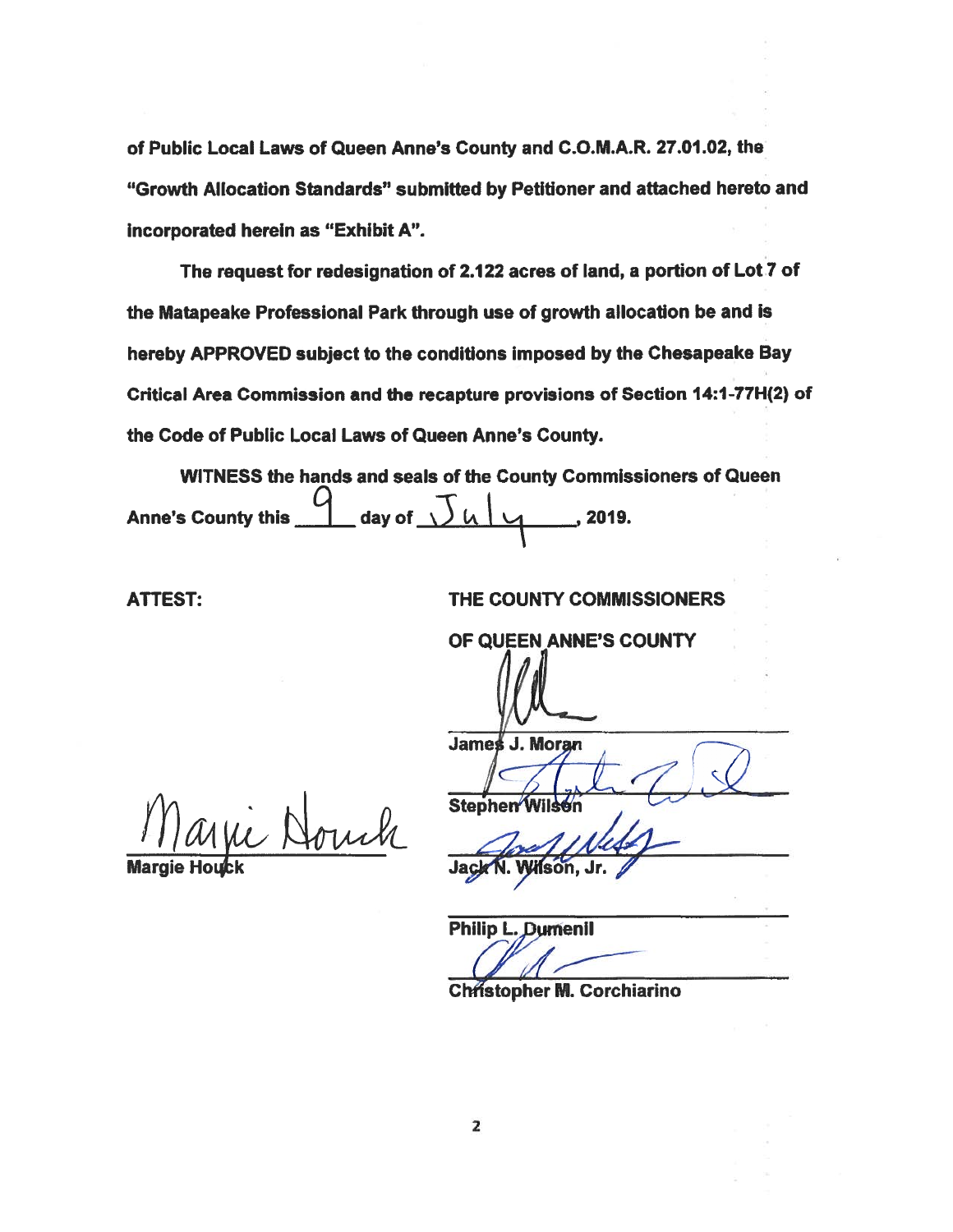EXHI9If

## GROWTH ALLOCATION STANDARDS AS APPLIED TO LOT 7, MATAPEAKE PROFESSIONAL PARK SONNY SCHULZ BOULEVARD, LLC

## 1. INTRODUCTION

Sonny Schulz Boulevard, LLC ("Applicant") has applied for Chesapeake Bay Critical Area Growth Allocation (Growth Allocation) to reclassify 2.772 acres of the Critical Area portion of Lot <sup>7</sup> in the Matapeake Professional Park (the "Property") from Limited Development Area (LDA) to Intensely Developed Area (IDA). The property that is subject to this application is shown and depicted on <sup>a</sup> <sup>p</sup>lat titled "GROWTH ALLOCATION CONCEPT SITE PLAN LOT 7, MATAPEAKE PROFESSIONAL PARK" prepare<sup>d</sup> by Lane Engineering, LLC., dated February 13, 2018.

The Application proposes to apply the Growth Allocation to reclassify 2.122 acres of critical area lands within the Property from LDA to IDA. The purpose of this reclassification is to facilitate development consistent with the County's Comprehensive Plan as well as the Suburban Industrial (SI) Zoning District.

### II. LEGAL AND REGULATORY BACKGROUND

The Chesapeake Bay Critical Area law was enacted by the Maryland General Assembly for the following purpose:

(I) To establish <sup>a</sup> Resource Protection Program for the Chesapeake and Atlantic Coastal Bays and their tributaries by fostering more sensitive development activity for certain shoreline areas so as to minimize damage to water quality and natural habitats; and

(2) To implement the Resource Protection Program on <sup>a</sup> cooperative basis between the State and affected local governments, with local governments establishing and implementing their programs in <sup>a</sup> consistent and uniform manner subject to State and local leadership, criteria and oversight.

## Md. Code Ann. Natural Resources Article § 8-1808(b).

The Program is implemented through local regulations vith oversight by the State Critical Area Commission ("CAC"). In both Queen Anne's County and the Town, the Critical Area law is implemented through local zoning ordinances and subdivision regulations. As required by state law, both jurisdictions classify lands located within 1,000 feet landward of the Chesapeake Bay, its tributaries to the head of tide, and tidal wetlands into one of three land use classifications: Resource Conservation (RCA), Limited Development Area (LDA) or Intensely Developed Areas ("IDA"). These classifications correspon<sup>d</sup> to the definitions and criteria established by State regulations and are based on the land uses that existed in the mid 1980's. Certain types of new development within areas designated as RCA or LDA require higher or more intense land use classification. The process by which the Critical Area classification may be changed to permit new or intensified areas of development is referred to as "growth allocation." State, county and municipal laws establish the criteria and factors to be considered when deciding whether to award growth allocation for <sup>a</sup> specific area.

Queen Anne's County has adopted the Queenstown Critical Area Program, which is set forth in the Queen Anne's County Code (QACC), Chapter 14, Article XV. The minimum design standards of the QACC are to:

(1) All applicable requirements ofthe Queen Anne's County Zoning Code, the Subdivision Regulations and the Queen Anne's County Chesapeake Bay Critical Area Program and Act have been met. (2) <sup>A</sup> land managemen<sup>t</sup> classification change has been approve<sup>d</sup> by the County Commissioners and

the Critical Area Commission.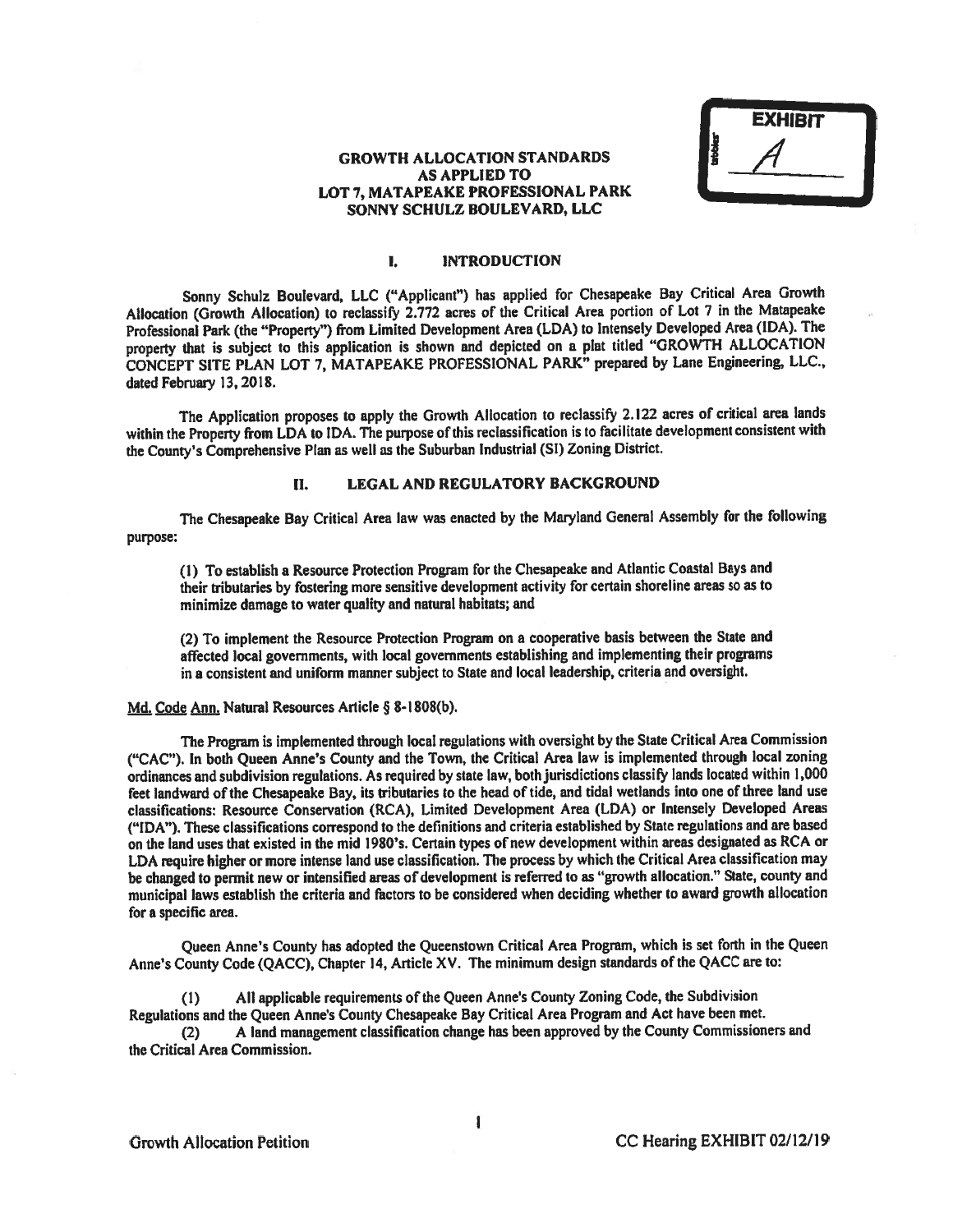(3) The design of the development enhances the water quality and resource and habitat values ofthe area, e.g., results in additional <sup>p</sup>lanting of forest cover in the Buffer or implementation of best managemen<sup>t</sup> practices on portions of the site to be retained in agriculture use.

(4) The development incorporates the comments and recommendations of the County and the Maryland Fish, Heritage and Wildlife Administration in the project design.

(5) The developer executes restrictive covenants that guarantee maintenance of any required open space areas.

Chesapeake Bay Critical Area Act, Chapter 14:l-76E.

The County's growth allocation process is set forth in QACC Chapter 14:1-76 and 77, whereby the County Commissioners may reclassify certain LDA land to IDA.

## III. FACTUAL AND PROCEDURAL BACKGROUND

### A. PROPERTY INFORMATION

The Property consists of Lot 7, Parcel <sup>221</sup> on Queen Anne's County Tax Map 56, The total acreage of the Property is approximately 5.035 acres, of which 2.772 acres is located in the Critical Area and presently designated as LDA.

The Property is currently vacant, but located within the Matapeake Professional Park, which is <sup>a</sup> <sup>7</sup> lot business par<sup>k</sup> developed by Queen Anne's County on par<sup>t</sup> of the land that housed the Chesapeake Bay Hydraulic Model but was deconstructed in early 2000s. Much of the former Chesapeake Bay Hydraulic Model property was acquired by the County <sup>a</sup> developed as <sup>a</sup> business park. There is light industrial development on the west and north sides of Lot 7, Maryland Route <sup>8</sup> to the east, and vacant land which is par<sup>t</sup> of the Matapeake Professional Park open space to the south. Thus, the portion of the Lot 7 that is nearest to residential development is open space.

## B. PLANNING AND ZONING HIsToRY

The Property has been identified as <sup>a</sup> County Planning Area, Priority Funding Area, and is in an Enterprise Zone. The Property has been zoned Suburban Industrial (SI) since 1987. Beginning in <sup>2010</sup> through <sup>2013</sup> the County subdivided and then resubdivided approximately <sup>50</sup> acres of land (formally par<sup>t</sup> of the Chesapeake Bay Hydraulic Model) property in <sup>7</sup> lots as well as open space areas. Several of the lots have been conveye<sup>d</sup> from the County and improved with light industrial uses.

#### C. GROWTH ALLOCATION APPLICATION

The Applicant submitted <sup>a</sup> Concept Plan and supporting documents for Growth Allocation to the Planning Commission requesting growth allocation to classify 2.122 acres of Critical Area land from LDA to IDA. In compliance with COMAR 27.0 1.02.06.-I, the Application included the following:

- 1. <sup>A</sup> conceptual site development <sup>p</sup>lan which includes: Environmental Features Map, and Growth Allocation Plan.
- 2. Storrnwater Management Concept Plan
- 3. Environmental Assessment

## D. DEVELOPMENT CONCEPT

The Applicant intends for the Property to be developed with <sup>a</sup> 45,000 light industrial facility that will house its scaffolding sales and distribution business; <sup>a</sup> rigging and contracting business; as well as provide light industrial space for prospective tenants.

## C.O.M.A.R. 27.01.02.06-3 Requirements for New Intensely Developed Areas and Limited Development Areas.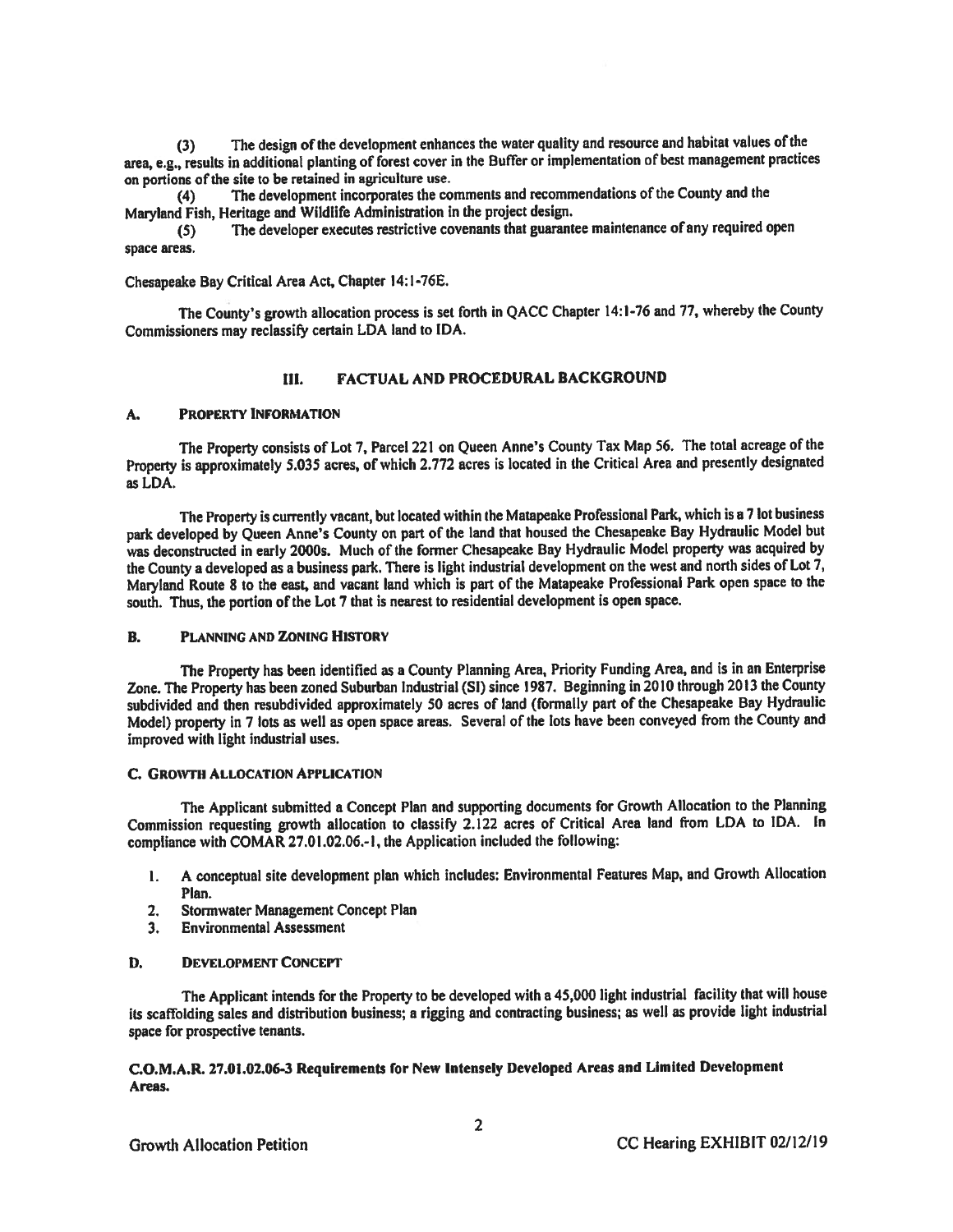A. Definition. In §§E, F, and G(1) of this regulation, "consistency with" or "consistent with" a jurisdiction's adopted comprehensive <sup>p</sup>lan means that <sup>a</sup> standard or factor will further, and not be contrary to:

(I) For <sup>a</sup> growth allocation application that is to be located in <sup>a</sup> priority funding Area. in accordance with State Finance and Procurement Article, §§5-7B-02 and 5-7B-03, Annotated Code of Maryland, the following items in the plan:

(a) Policies; The growth allocation reques<sup>t</sup> is consistent with the Comprehensive Plan policies in that Lot 7 is part of the County development Matapeake Professional Park, and identified for institutional and industrial uses consistent with IDA densities.

(b) Timing of the implementation of the plan; The growth allocation request is consistent with the Comprehensive Plan timing of implementation in that Lot 7 is part of the County development Matapeake Professional Park, which has been improved with roads, access, and public sewer and water facilities. institutional and industrial uses consistent with IDA densities have been constructed within the Matapeake Professional Park

(c) Timing of development; The development of the Matapeake Professional Park has been ongoing since 2010. The use of growth allocation for light industrial development for Lot 7 is consistent with the timing of development for the Matapeake Professional Park area.

(d) Timing of rezoning; and No rezoning is necessary in Lot <sup>7</sup> is currently zoned Si.

(e) Development patterns; or Lot 7is one of <sup>7</sup> lots within <sup>a</sup> business park. The development west of Lot <sup>7</sup> is light industrial and institutional; the property to the north is also light industrial; to the east is open space and Maryland Route 8; and to the south are residential uses. The pattern of development in this area is genera<sup>l</sup> institutional, public uses and light industriaL

(2) For <sup>a</sup> growth allocation application that is not to be located in <sup>a</sup> priority funding area, the following items in the plan: The Matapeake Professional Park is a priority funding area.

(a) All of the items under  $\S A(1)$  of this regulation; NA

(b) Land uses; and NA

(c) Densities or intensities. NA

B. Except as authorized under Regulation .03B(2) of this chapter, <sup>a</sup> new intensely developed area shall be at least <sup>20</sup> acres. (See Queen Anne's County Growth Allocation Standard D.5(b) response below)

C. Except as provided in §D of this regulation, <sup>a</sup> local jurisdiction may not use more than 1/2 of its total allotted growth allocation acreage to convert <sup>a</sup> resource conservation area into <sup>a</sup> new limited development area or <sup>a</sup> new intensely developed area. The area for requested growth allocation is currently designated LDA.

D. In Calvert, Caroline, Cecil, Charles, Dorchester, Kent, Queen Anne's, St. Mary's, Somerset, Talbot, Wicomico, and Worcester Counties, if the county is unable to utilize <sup>a</sup> portion of its growth allocation in accordance with §C of this regulation then these counties may use a standard that varies from §C of this regulation if: NA

(I) The alternative standard is consistent with the county's adopted comprehensive <sup>p</sup>lan; NA

(2) The Commission has approve<sup>d</sup> the alternative standard as par<sup>t</sup> of the county's program; and NA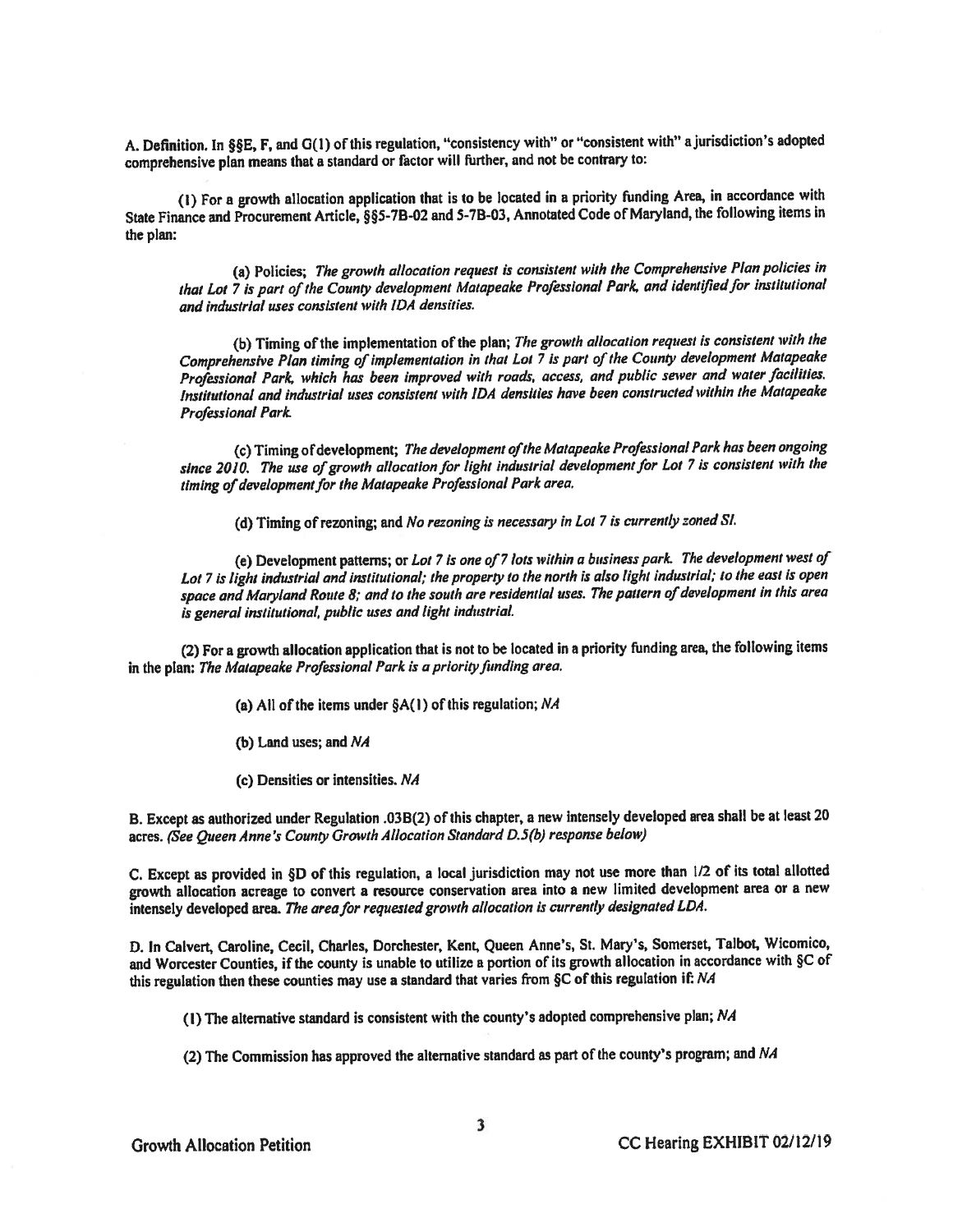(3) The county requires an applicant for growth allocation to cluster development in the growth allocation area. NA

E. <sup>A</sup> local jurisdiction shall use the following standards when locating new intensely developed areas or limited development areas:

(1) Locate <sup>a</sup> new intensely developed area in <sup>a</sup> limited development area or adjacent to an existing intensely developed area; The new IDA will be in an existing LDA.

(2) Locate <sup>a</sup> new limited development area adjacent to an existing limited development area or an intensely developed area; This guideline only applies to LDA growth allocation requests and is not applicable here.

(3) Locate in <sup>a</sup> manner that:

(a) Minimizes impacts to <sup>a</sup> habitat protection area as defined in COMAR 27.01.01.01; COMAR 27.01.09 identfles the following as habitat protection areas: 100' Buffer, Nontidal Wetlands, Threatened and Endangered Species and Species in Need of Conservation, Plant and Wildlife Habitat (including colonial waler bird nesting sites), and Anadromous Fish Propagation Waters. As noted below, there are no state or federal records for rare, threatened or endangered species with the boundaries of the project site as delineated. The entire Property is outside of the 100' and 300' buffers.

(b) Optimizes benefits to water quality; The new IDA is located on the landward edge of the Critical Area, and will utilize ESD to the MEP as required by State and County law. Stormwaier managemen<sup>t</sup> will also implement the Critical Area 10% water quality improvement requirements, and

(c) Minimizes impacts to the defined land uses of the resource conservation area; The proposed new IDA is located so as to minimize the impacts of the defined land uses of the remaining Resource Conservation Areas (RCA). As set forth on the Growth Allocation Concept Plan, the new IDA will be located on the landward edge of the Critical Area and does not abut any RCA designated land.

(4) Locate <sup>a</sup> new intensely developed area or limited development area in <sup>a</sup> resource conservation area at least 300 feet beyond the landward boundary of tidal wetlands or tidal waters, unless the local jurisdiction proposes, and the Commission approves, alternative measures for enhancement of water quality and habitat that provide greater benefits to the resources; and The proposed IDA is located outside of both the 100' and 300' buffers.

(5) For <sup>a</sup> growth allocation application for <sup>a</sup> residential subdivision, comply with the requirements and procedures under Environment Article, §9-206, Annotated Code of Maryland, and Land Use Article, Title I, Subtitle 5, and §5-104, Annotated Code of Maryland. No residential development is proposed on Lot 7, nor does the SI zoning district permit residential development.

F. A local jurisdiction may use a standard that varies from  $\S E(1)$  and (2) of this regulation if:

(1) The alternative standard is consistent with the local jurisdiction's adopted comprehensive <sup>p</sup>lan; and NA

(2) The Commission has approved the alternative standard as part of the local program.  $NA$ 

G. When reviewing <sup>a</sup> map amendment or refinement involving the use of growth allocation, the Commission shall consider the following factors:

(1) Consistency with the jurisdiction's adopted comprehensive <sup>p</sup>lan and whether the growth allocation would implement the goals and objectives of the adopted plan;

(2) For <sup>a</sup> new intensely developed area, whether the development will: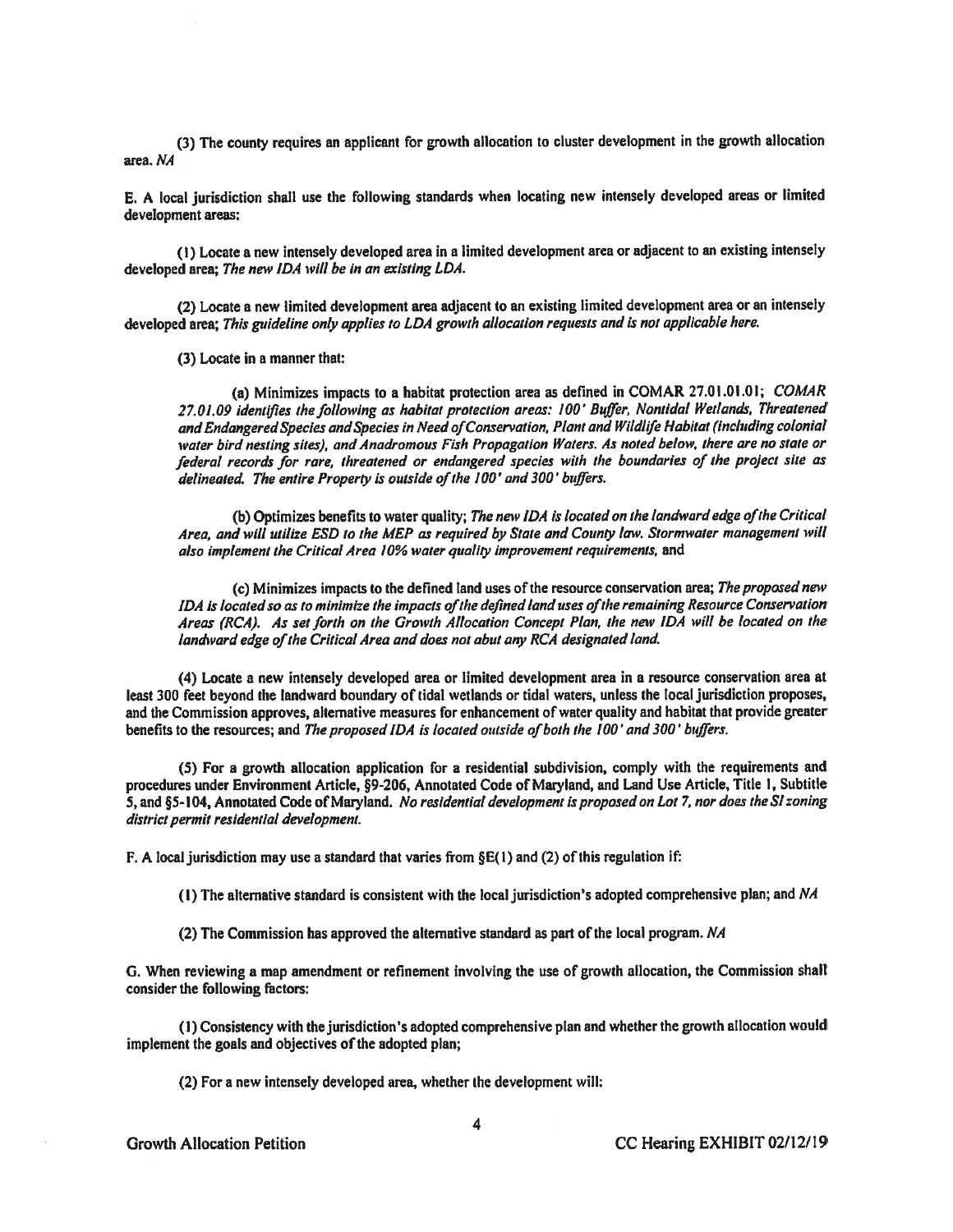(a) Be served by a public wastewater system; The Property is served by the KNS&G Waste Water facilities

(b) Have an allowed average density of at least 3.5 units per acre, as calculated under State Finance and Procurement Article, §5-7B-03(h), Annotated Code of Maryland; NA, there is no residential development proposed or permitted on Lot 7.

(c) For <sup>a</sup> new intensely developed area that is greater than 20 acres, be located in <sup>a</sup> priority funding area; and The Property is located within <sup>a</sup> Priority Funding Area.

(d) Have a demonstrable economic benefit to the area; , The Applicant is a subsidiary on one of the regions largest scaffolding companies which involves both sales and distribution. Upright Scaffold USA, LLC, currently located in Preston, MD, imports scaffold from Ireland and sells that product throughout the US and will be relocated to Stevensville, where it will have significant growth potential. Upright employs 3 individuals; however, the number is expected to double in the next 2-4 years. Upright would occupy approx. 25% of the developed space. East Coast Rigging & Contracting Co., Inc. ("SCR"), is based in Laurel, Maryland currently employs approx. 44 individuals. ECR will move its hoist and swing stage operation to Matapeake Professional Park. This division would require the employment of 3-4 full time individuals. ECR would occupy approx. 25% of the developed space. The Applicant intends to lease out the remaining 50% of the developed space to local businesses.

(3) For <sup>a</sup> new limited development area, whether the development will:

(a) Be served by <sup>a</sup> public wastewater system or septic system that uses the best available nitrogen removal technology; NA

(b) Complete an existing subdivision; NA

(c) Expand an existing business; or NA

(d) Be clustered; NA

(4) The use of existing public infrastructure, where practical; The Property is serviced by public water and sewer.

(5) Consistency with State and regional environmental protection policies concerning the protection of threatened and endangered species and species in need of conservation that may be located on-site or off-site; There are no rare, threatened or endangered species in need of conservation identified on Lot 7.

(6) Impacts on <sup>a</sup> priority preservation area, as defined under Agriculture Article, §2-518, Annotated Code of Maryland; None.

(7) Environmental impacts associated with wastewater and stormwater managemen<sup>t</sup> practices and wastewater and stormwater discharges to tidal waters, tidal wetlands, and tributary streams; and The proposed development associated with the Growth Allocation reques<sup>t</sup> for classflcation to IDA will minimize environmental impacts associated with wastewater and stormwater management practices and wastewater and stormwater discharges to tidal waters, tidal wetlands, and tributary streams. The conceptual stormwater managemen<sup>t</sup> plan for the proposed development and included with the Growth Allocation application, states the proposed stormwater management devices will meet the requirements of the Queen Anne's County Stormwater Management Ordinance and the Critical Area Commission, 10% pollution reduction requirements. The proposed application of best management practices satisfies this criterion as concerns stormwater.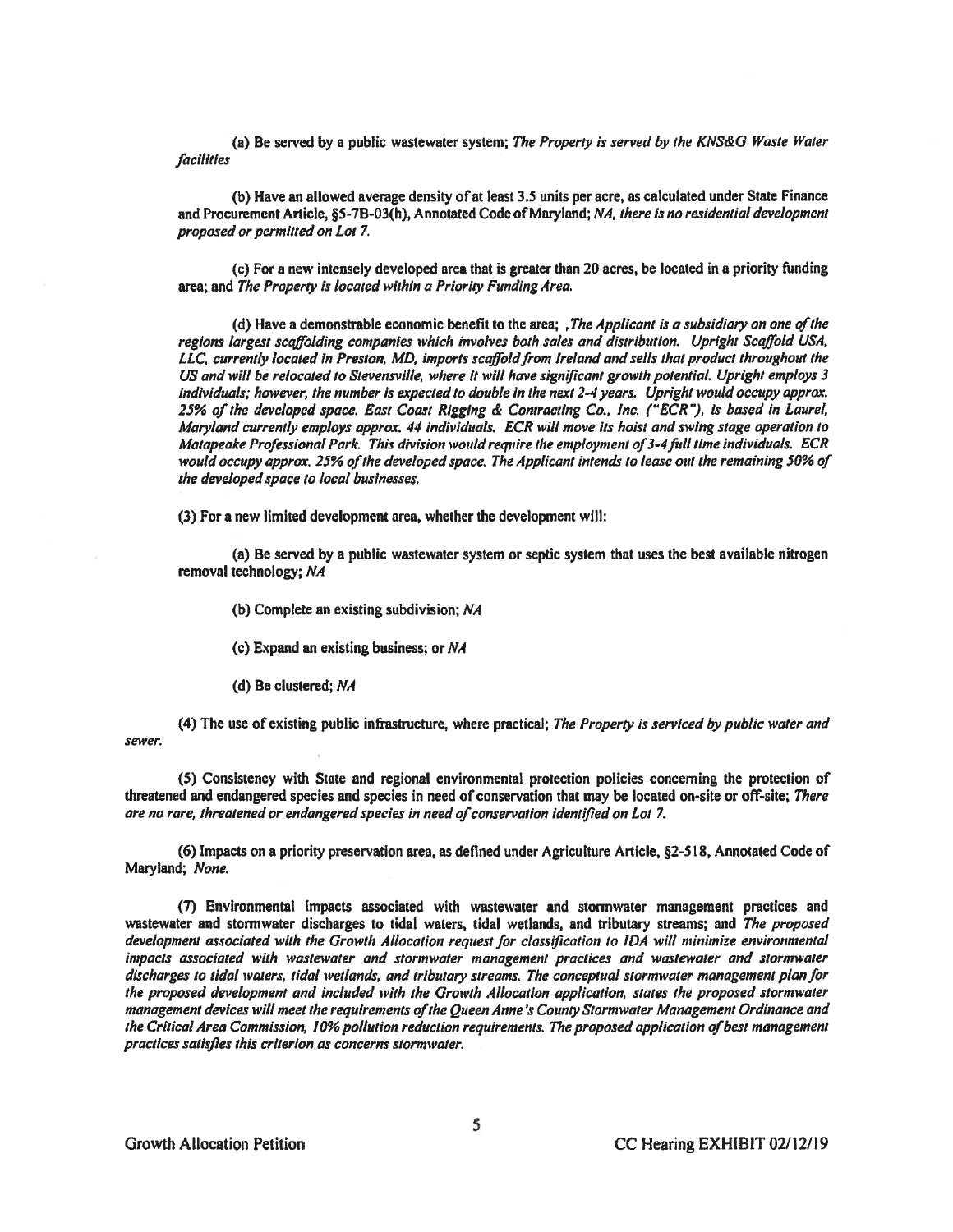With respect to wastewater discharge, the recently completed waste water transmission system with serve the Property and treat effluent KNS&G Waste Water facility.

(8) Environmental impacts associated with location in <sup>a</sup> coastal hazard area or an increased risk of severe flooding attributable to the proposed development. The Property is not located within the 1% flood zone (100 year floodplain).

# Queen Anne's County Growth Allocation Standard QACC 14:1-74 D. and E.

D. Review criteria. The following review criteria will guide the selection of projects that may be assigned growth allocation:

(I) Proposed development projects using growth allocation must be determined to be consistent with the Queen Anne's County Comprehensive Plan and Queen Anne's County Critical Area Program and the Growth Subarea Plans. Lot 7, the property subject to the growth allocation request, located within the Matapeake Professional Park, which is a 7 lot business park developed by Queen Anne's County on part of the land that housed the Chesapeake Bay Hydraulic Model. There is light industrial development on the west and north sides of the Property, Maryland Route B to the east, and vacant land which is part of the Matapeake Professional Park open space to the south.

When the Chester Stevensville Community Plan was adopted in 2007, Lot <sup>7</sup> (and the entire Maiapeake Professional Park) was all part of the state Chesapeake Bay Hydraulic Model. Thereafter the County acquired much of the Chesapeake Bay Hydraulic Model property from the state, invested public funds for planning, design and infrastructure, developing the area for the business park. The entire Matapeake Professional Park is located within the "Planning Area" identified in the 2007 Chester Stevensville Community Plan.

The 2010 County Comprehensive Plan identifies the Matapeake Professional Park within the "County Planning Area" and is identified on map LU-7B as "Institutional Uses" which is likely reflective of the fact that the land housed the Chesapeake Bay Hydraulic Model.

There is no mention of the Matapeake Professional Park in the 2007 or 2010 Plans due to the opportunity to create the publicly owned business park arose after the Plans were complete. Nonetheless the significant public investment in planning and installing infrastructure and the significant build out of the Matapeake Professional Park make it clear that the area has been planned for light industrial uses consistent with an IDA classification.

Importantly, the majority of the Matapeake Professional Park (as well as the Chesapeake Bay Hydraulic Model is within the Critical Area as it abuts the Chesapeake Bay. That western section of the Matapeake Professional Park has been designated IDA since the initial Critical Area program development. It is only the easrernmost portion ofthe Matapeake Professional Park that is LDA, as it is within 1,000 of Warehouse Creek

(2) Proposed development projects that implement specific development or redevelopment objectives ofthe Comprehensive Plan or <sup>a</sup> Growth Subarea Plan shall be <sup>g</sup>iven priority for growth allocation, and growth allocation is set aside for implementation of these projects in the Growth Management Pool,

(3) Proposed development projects determined by the County to be of substantial economic benefit and located in <sup>a</sup> designated growth area shall be <sup>g</sup>iven priority for growth allocation, and growth allocation is set aside for implementation of these projects in the Growth Management Pool.

The Applicant is a subsidiary on one of the regions largest scaffolding companies which involves both sales and distribution. Upright Scaffold USA, LLC, currently located in Preston, MD, imports scaffold from Ireland and sells that product throughout the US and will be relocated to Stevensville, where it will have significant growth potential. Upright employs <sup>3</sup> individuals; however, the number is expected to double in the next 2-4 years. Upright would occupy approx. 25% ofthe developed space. East Coast Rigging & Contracting Co., Inc. ("ECR"), is based in Laurel, Maryland currently employs approx. <sup>44</sup> individuals. ECR will move its hoist and swing stage operation to Matapeake Professional Park This division would require the employment of3-4full lime individuals. ECR would occupy approx. 25% of the developed space. The Applicant intends to lease out the remaining 50% of the developed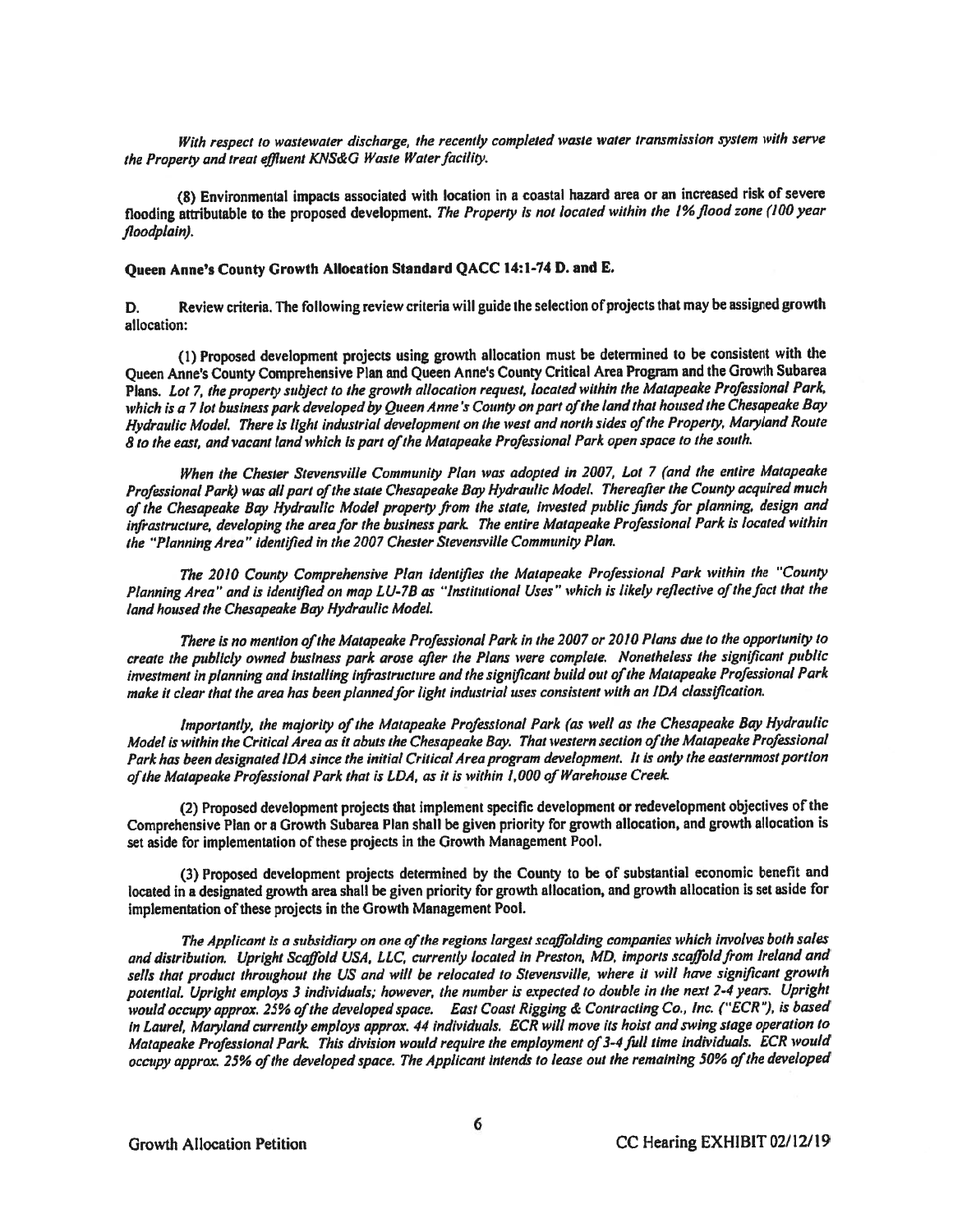space to local businesses. There is substantial economic benefit to the community through the build out of the Matapcake Professional Park

(4) Proposed development projects located outside of designated growth areas may be assigned growth allocation if they are <sup>a</sup> commercial, industrial, residential or institutional project determined to be of substantial economic benefit to residents of the County and/or meet <sup>a</sup> recognized public need. Growth allocation for implementation of these projects may be from either the General Pool or the Growth Management Pool. NA

(5) When locating new intensely developed or limited development areas, propose<sup>d</sup> development projects may be assigned growth allocation subject to the requirements of COMAR § 27.01.02, and Natural Resources Article § 8-1801.1 and shall use the following location criteria:

(a) Locate <sup>a</sup> new intensely developed area in <sup>a</sup> limited development area or adjacent to an existing intensely developed area; The portion of Lot 7 proposed for growth allocation is in existing LDA.

(b) <sup>A</sup> new intensely developed area shall be at least <sup>20</sup> acres or adjacent to an existing intensely developed area that together equals at least <sup>20</sup> acres. <sup>A</sup> new intensely developed area may be less than <sup>20</sup> acres if it is:

[I] Located in an existing growth area; and Lot 7 is located within the Matapeake Professional Park, within the "Planning [growth] Area."

[2] Currently served by public sewer; and Matapeake Professional Park is served by both public sewer and water.

[3] Consistent with the goals and objectives of the adopted County Comprehensive Plan; and See D. I above.

[4] Has an overall economic benefit to the community. See D. 3 above.

(c) Locate <sup>a</sup> new limited development area adjacent to an existing limited development area or intensely developed area; NA

(d) Locate <sup>a</sup> new intensely developed area or <sup>a</sup> limited development area in <sup>a</sup> manner that minimizes impacts to habitat protection areas as defined in COMAR § 27.01.09 and in an area and in a manner that optimizes benefits to water quality; COMAR 27.01.09 identifies the following as habitat protection areas: 100' Buffer, Nontidal Wetlands, Threatened and Endangered Species and Species in Need of Conservation, Plant and Wildlife Habitat (including colonial water bird nesting sites), and Anadromous Fish Propagation Waters, As noted below, there are no state or federal records for rare, threatened or endangered species with the boundaries of the project site as delineated. The entire Property is outside of the 100' and 300' buffers.

(e) Locate <sup>a</sup> new intensely developed area and limited development areas in <sup>a</sup> manner that minimizes their impacts to the defined land uses of the resource conservation area; The propose<sup>d</sup> new IDA is located so as to minimize the impacts of the defined land uses of the remaining Resource Conservation Areas (RCA). As set forth on the Growth Allocation Concept Plan, the new IDA will be located on the landward edge of the Critical Area and does not abut any RCA designated land.

(f) Locate <sup>a</sup> new intensely developed area or <sup>a</sup> limited development area in the resource conservation area at least <sup>300</sup> feet beyond the landward edge of tidal wetlands or tidal waters, unless the Critical Area Commission approves an alternative measure(s) proposed by the County for enhancement of water quality and habitat that provide greater benefits to the resources. The proposed IDA is located outside of both the 100' and 300' buffers.

(6) No more than 1/2 of the total growth allocation of the County may be located in resource conservation areas, excep<sup>t</sup> as provided in Subsection D(6)(b) of this section; NA

(a) New intensely developed or limited development areas involving the use of growth allocation shall conform to all criteria of the Commission and shall be designated on the Comprehensive Zoning Map